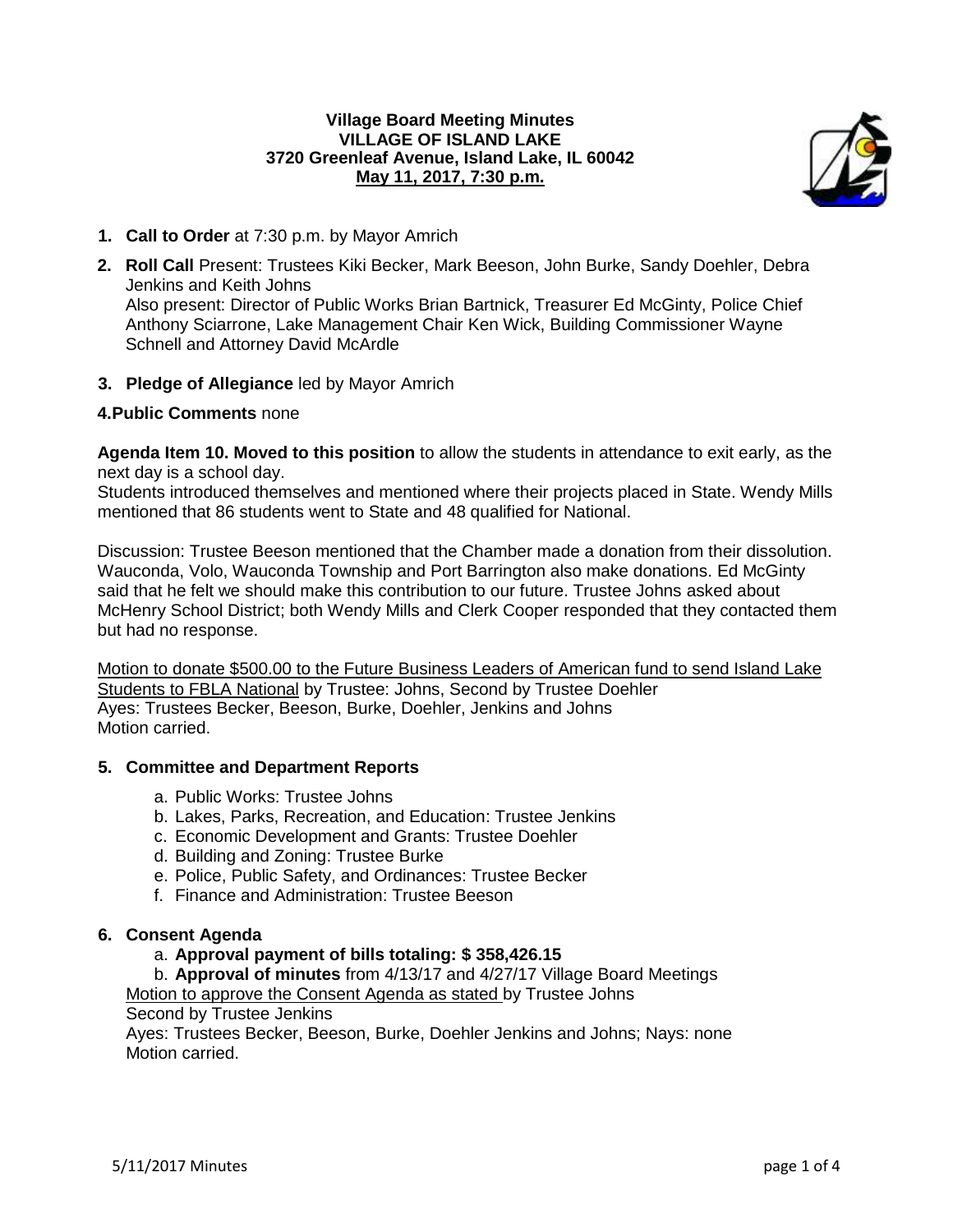- **7. Swearing in of officials of newly elected officials for 2017- 2021 terms:** Mayor Charles Amrich; Village Clerk Georgine Cooper; Trustees Charles Cermak, Harold England and Jennifer Villarreal by Attorney David McArdle Mayor Amrich presented plaques to retiring Trustees Becker, Beeson and Johns and thanked them for their service to the Village of Island Lake. Attorney McArdle administered the Oath of Office to Jennifer Villarreal, Harold England, Charles Cermak, Georgine S. Cooper and Charles R. Amrich A brief reception with refreshments followed.
- **8. Motion to confirm Mayor Amrich's appointment of Lake Management Committee Members:** Patti Fugle and John Corrado Motion to confirm Mayor Amrich's Lake Management Committee appointments as stated above by Trustee Burke, Second by Trustee Doehler Ayes: Trustee Burke, Cermak, Doehler, England, Jenkins and Villarreal Motion carried. Mayor Amrich administered the Oath of Office to Patti Fugle and John Corrado.
- **9. Presentation by Partner Tek for IT Services**, Randy Way

Mr. Way stated that his company serves many municipalities—including the Villages of Wauconda and Lakemoor—and other entities including fire departments. Partner Tek provides a variety of services from complex to routine. "Our goal is to provide all encompassing IT services...so you can focus on your core mission," Mr. Way stated. Partner Tek has six employees in Illinois and is in the process of hiring a seventh.

Discussion: Trustee Doehler asked about the pricing on the contract. Mr. Way responded that it is not final pricing. The company needs to do a full network assessment to determine cost. Trustee Burke asked if there is a way out of the contract if the Village is not satisfied. Mr. Way responded, "Yes." Trustee England asked if Partner Tek would provide any support in the .coming weeks or is it all phone call. Mr. Way responded that it depends on what the customer wants whether it is once a week, once a month or at other intervals. Trustee Burke asked what service would be provided if we are getting new computers. Mr. Way: We unbox and set up new computers. Trustee Burke also asked if the company would make recommendations about what we need. Mr. Way responded that they would and that they would evaluate the network and meet generally quarterly with the CEO. He also stated that they would do project management for IT projects. Trustee Cermak asked if the \$3,500 on-boarding fee is a onetime fee. Mr. Way responded it is.

Treasurer Ed McGinty asked if the company would make recommendations if we have a problem with backups and if they have the Network Attached Storage Backup system. Mr. Way said they would and that they have the backup system. They monitor and manage from onsite and offsite locations and would be responsible increasing capacity. Chief Sciarrone if they are available 24 hours for emergencies. Mr. Way responded they would.

- **10. Discussion of donation to the Future Business Leaders of America fund to send Island Lake students to FBLA National,** Wendy Mills, District #118 (Moved to follow Public Comment.)
- **11. Discussion of and direction with regard to proposed letter to the Illinois Gaming Board RE: Thornton's Truck Stop Gaming Application**

Discussion: Mayor stated that the State of Illinois passed legislation that allows truck stops with 3 acres to have video gaming machines. Some of the Thorntons site is wetland; Ed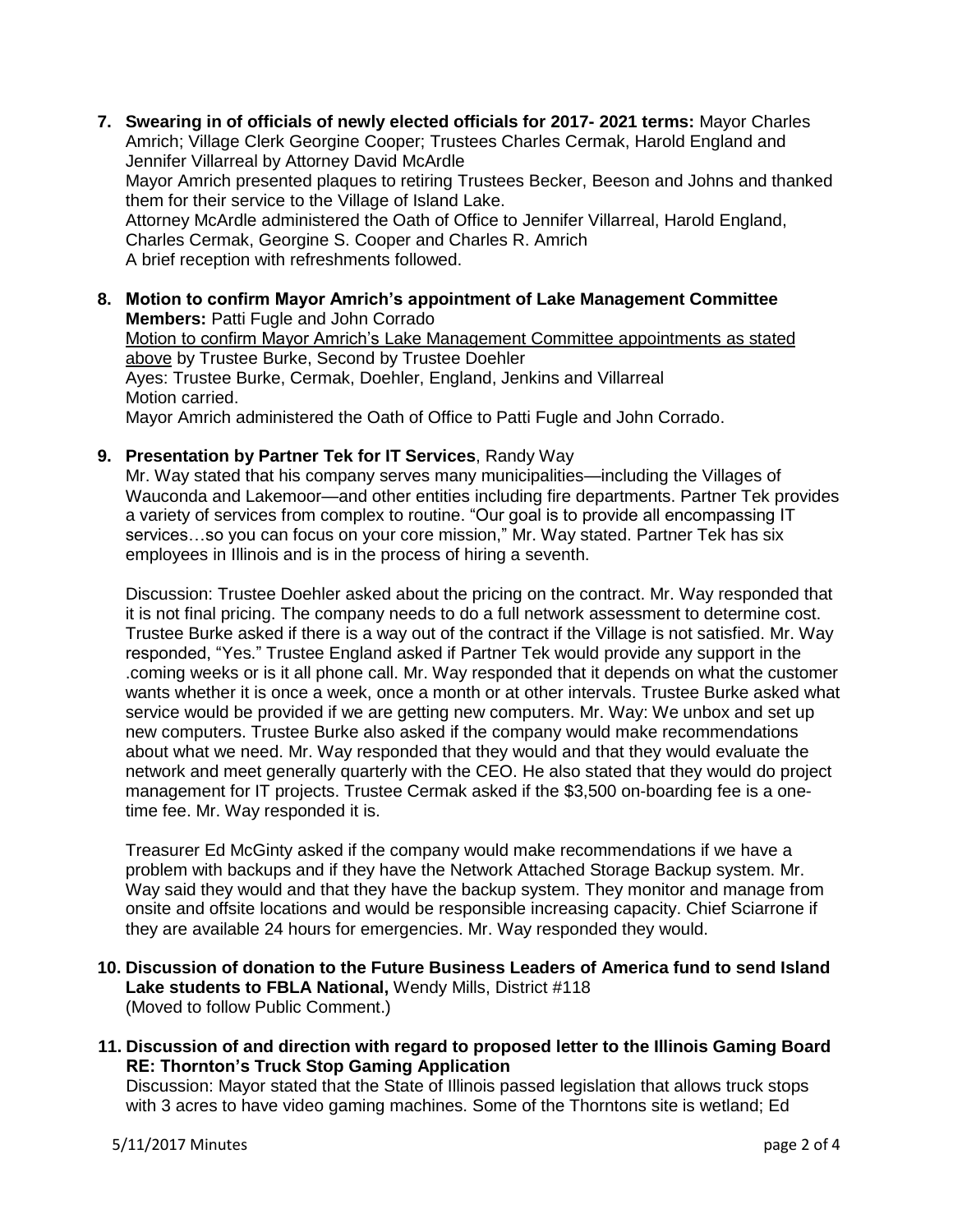McGinty called the state to have them investigate. Trustee Burke: How do you define truck stop? Attorney McArdle: It's based on gallons of fuel dispensed and acreage. Do you want to let it happen? If so, we'll move on. Trustee Cermak: Should we wait for the State investigation to be completed? Attorney: The application was filed in late April. Trustee Cermak: Do they have to get a liquor license? Response: No. The State supersedes the Village. Trustee Doehler: Does Thorntons have them in Volo. Trustee Cermak: We have five already. I'd like to put a moratorium on them. Trustee Burke: Could they sue us for that? Attorney: There's a potential for litigation. Mayor Amrich: The machine operators are getting very aggressive. Island Foods was approached to put gaming machines there. Trustee Cermak: The State is looking into increasing the number allowed per establishment. I'd be in favor of a moratorium.

Attorney McArdle said there were two issues: The letter and the moratorium. Motion to have the Village Attorney draw up a letter opposing Thorntons application for Video Gaming on the basis that it does not meet the minimum acreage for a Truck Stop by Trustee Cermak, Second by Trustee Doehler

Ayes: Trustees: Burke, Cermak, Doehler and England; Nays: Trustees Jenkins and Villarreal Motion carried.

# **12. Motion to adopt** *Resolution 645-17 Imposing a Temporary Moratorium on Video Gaming Establishments in the Village of Island Lake*

Discussion: Attorney McArdle said that this

Motion to adopt Resolution 645-17 as stated above by Trustee Cermak,

Second by Trustee Doehler

Question: Trustee Doehler: If Thorntons gets approved, will this open the door to others who want to challenge us? Attorney McArdle: You'll have to decide if you pass this tonight whether you want to deny an application. You may want to consider becoming Home Rule. It would have to be done by a vote as Island Lake doesn't meet the population requirement. Trustee Burke: If we pass the moratorium, what happens? Attorney McArdle responded that Thorntons could challenge it.

Ayes: Trustees: Burke, Cermak, Doehler and England; Nays: Trustees Jenkins and Villarreal Motion carried.

# **13. Motion to authorize Mayor Amrich to sign Commercial Lease Agreement between N.J. Pesz, LLC and the Village of Island Lake**

## **for rental of a 40' x 80' metal pole building at 4705 Roberts Road, Island Lake, in the amount of the \$12,804.00 annually**

Discussion: Brian Bartnick stated that we are losing the storage space we rented from Wauconda Township. We store seasonal equipment. Trustee Burke: You don't plan on building? Brian: No. Trustee England: Are you paying now? Yes, but less. Trustee Cermak: Do you have to sprinkle? Wayne: Our ordinance says yes, but the Fire Department would determine it. Trustee Cermak: Would loan payments on a new building be more than the lease? A building would be more economical. If the equipment can sit outside for six months, can the building be built? Ed: We can probably get a month-to-month. Brian: Wauconda Township's new road commissioner may not want to do it. Attorney McArdle: Prairie Grove has a large building. Trustee Jenkins: Let's table this

Motion to table action until the next meeting

by Trustee \_, Second by Trustee \_

Question: Trustee Cermak: How much equipment is in there? Will an addition work? Ayes: Trustee Burke, Cermak, Doehler, England, Jenkins and Villarreal Motion carried.